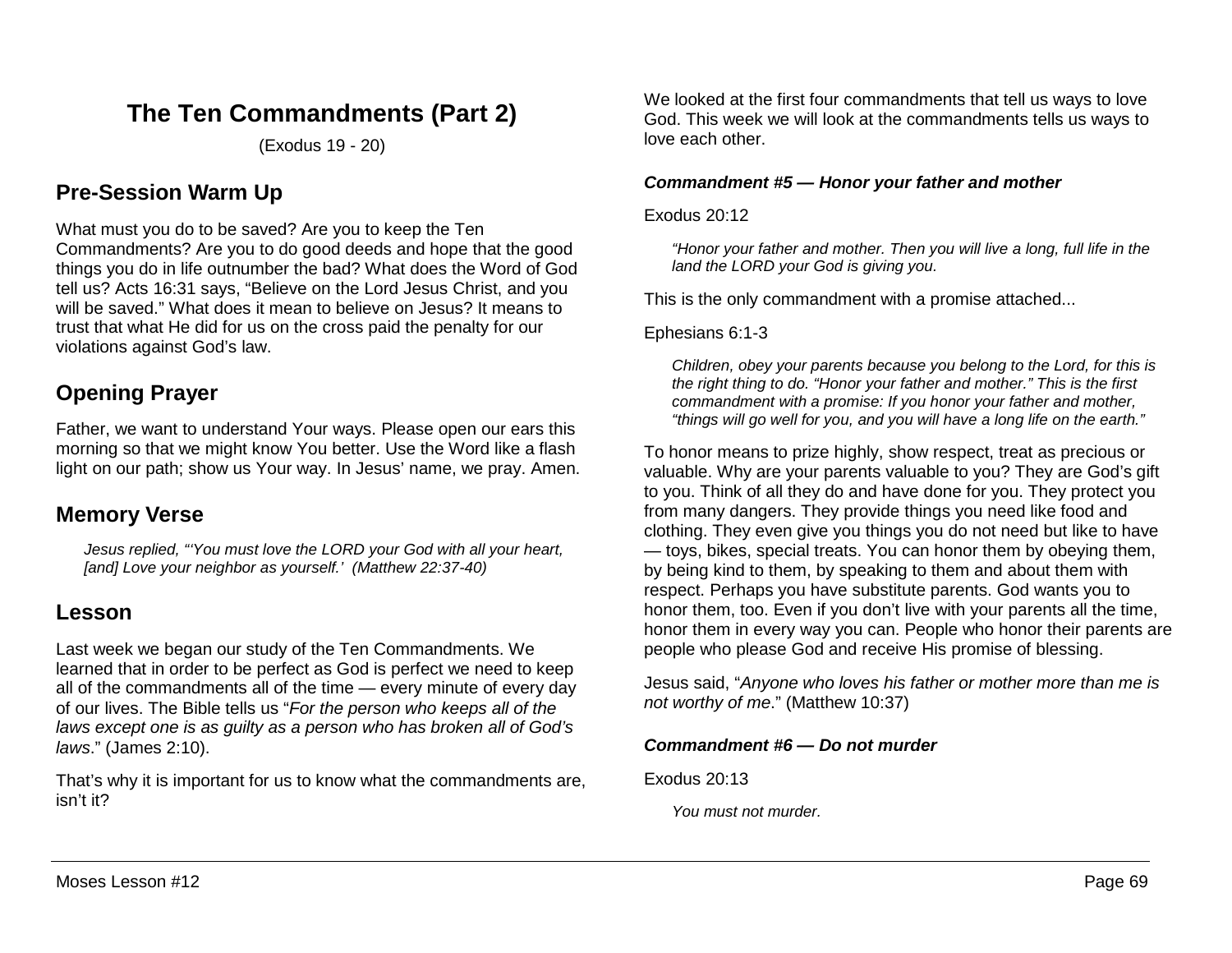Murder is taking someone's life in an unlawful way. Life is precious. God breathed His life into the first man, Adam. So everyone's life is important — your life, the lives of those you love, the lives of strangers, the lives of unborn babies. Life is God's gift; and we are responsible not only not to take another's life, but to protect the lives of others.

Jesus said, "*But I say, if you are even angry with someone, you are subject to judgment! If you call someone an idiot, you are in danger of being brought before the court. And if you curse someone, you are in danger of the fires of hell*." (Matthew 5:22)

#### *Commandment #7 — Be faithful in marriage*

Exodus 20:14

*You must not commit adultery.*

Adultery is when a married man or woman doesn't stay faithful to their wife or husband. This commandment shows how God looks at marriage. God planned the first marriage. He created Eve especially for Adam and planned that they should stay together (Genesis 2:24; Matthew 19:5, 6) After you are married, you should be true to your own husband or wife. People joined together in marriage must be careful not to "fall in love" with anyone else. Marriage vows say, "Till death do us part" or "As long as we both shall live." Committing adultery is breaking those vows by doing something with someone else's husband or wife that only a married couple should do.

Disobeying this command causes great unhappiness. While you are young, learn to turn from sinful things like listening to dirty stories, looking at evil pictures, watching films that cause wrong thoughts. Determine, with God's help, to keep yourself pure. And begin praying that, at the right time, God will bring into your life the right person for you to marry. Then trust Him to do what's best for you. If you obey God's laws, He will help you to enjoy life, married or single.

Jesus said, "*Anyone who looks at a woman lustfully has already committed adultery with her in his heart*." (Matthew 5:28)

#### *Commandment #8 — Do not steal*

Exodus 20:15

*You must not steal.*

Stealing is taking or keeping something that is not your own. Robbing a bank and shoplifting are not the only ways to steal. Borrowing something from a brother or sister or friend and failing to return it is stealing. Copying answers from somebody else's school paper is stealing. Cheating in a game is stealing another's chance to win. The Bible says we should love our neighbors as ourselves. If we love others as we love ourselves, we will want the best for them and will not steal in any way.

Jesus said, "*If you are sued in court and your shirt is taken from you, give your coat, too*." (Matthew 5:40)

#### *Commandment #9 — Do not lie*

Exodus 20:16

*You must not testify falsely against your neighbor.*

Giving false testimony means lying. This commandment means that we should always tell the truth. We give "false testimony'" by leaving something out of a story, telling a half-truth, twisting the facts, or inventing falsehoods. God's Word tells us to, "put away lying" (Ephesians 4:25). What is a lie? It is anything that deceives or tricks someone into believing something that is not true. You can tell a lie by the way you act as well as by what you say. Often gossip is lying saying something unkind about someone when you aren't sure it is true. Exaggeration is lying — telling a story better than it really happened. It is lying to make promises you know you cannot keep.

It is wrong to lie because it is against the very nature of God. The Devil is the "father of lies" (John 8:44), but Jesus said, "*I am the...truth*" (John 14:6). Deception is a way of life for many people, but God's children must not give in to it.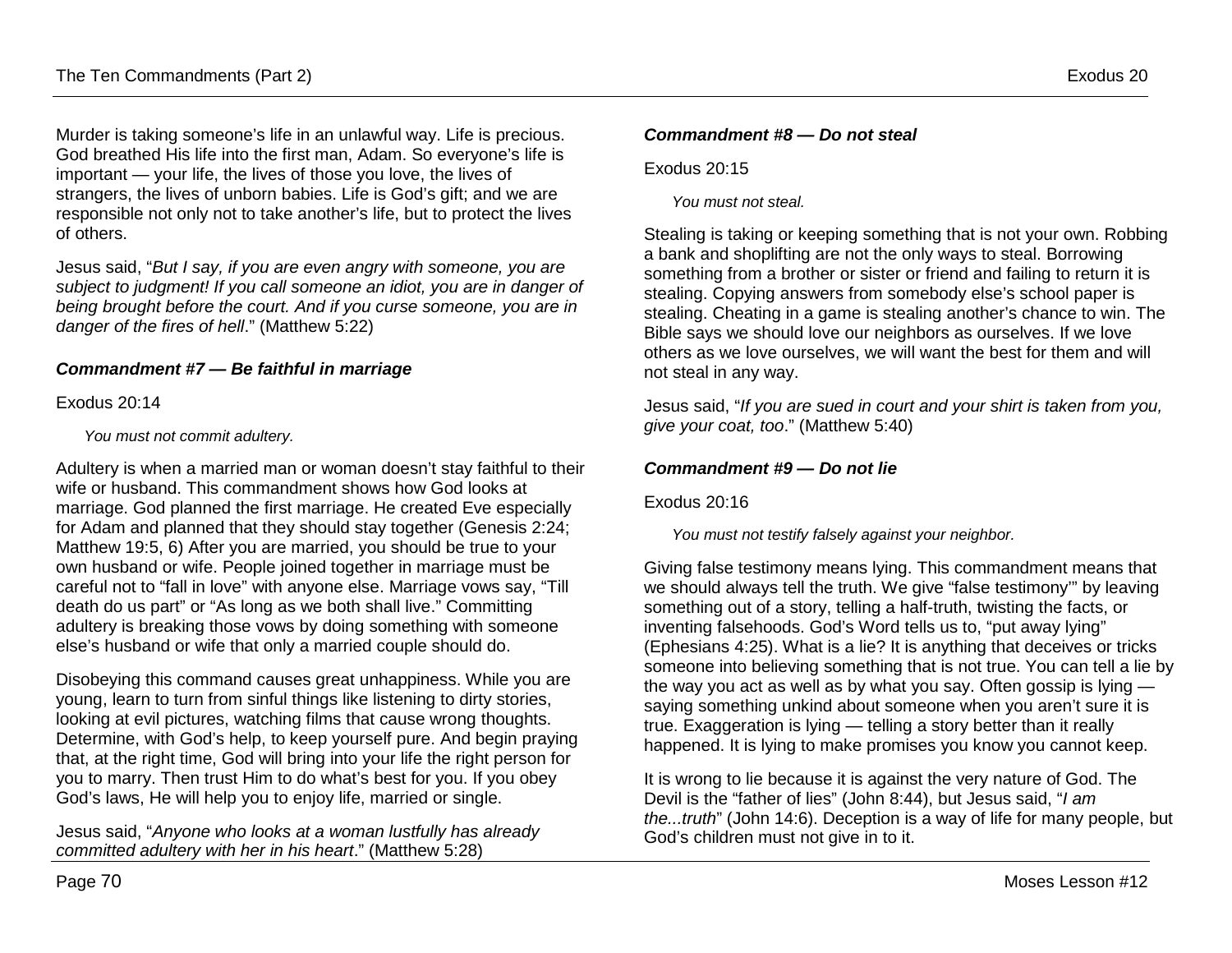Ask the Lord to help you tell the truth. (Psalm 119:29)

Jesus said, "*And I tell you this, you must give an account on judgment day for every idle word you speak*." (Matthew 12:36)

#### *Commandment #10 — Do not want what belongs to others*

Exodus 20:17

*"You must not covet your neighbor's house. You must not covet your neighbor's wife, male or female servant, ox or donkey, or anything else that belongs to your neighbor."*

To covet is to wish to have the possessions of others. It goes beyond simply admiring someone else's possession or thinking, "I'd like to have one of those." Coveting includes envy — resenting the fact that others have what you don't. To covet means to want something that you cannot afford to buy or something that belongs to someone else. When you feel you just have to have something and you will not be satisfied until you get it, that is coveting.

When we do not let God control our wants, our coveting will lead us to break other commandments, too. God has promised to meet all your needs. Happiness won't come by getting what you want. Happiness comes by being content with what you have (Hebrews 13:5). Are you thanking God for all that He has given you?

Jesus said, "*Beware! Guard against every kind of greed. Life is not measured by how much you own."* (Luke 12:15).

#### *Conclusion*

The Ten Commandments tell us how to live so that we don't offend God or hurt other people. God gave us the Ten Commandments for our own protection. He knows that if we obey all these laws we will be happy. He wants us to obey them. But, in order to be saved by keeping The Law you would have to keep it absolutely in very point throughout your whole lifetime.

Last week we talked about the fact that no one but Jesus Christ could ever do that! According to Galatians 3:24, the purpose of the law was not to save you, but to show you what sin is, and to point you to Jesus who took the punishment for your sin.

Jesus summed the Commandments up in our Memory Verse for today: "Jesus replied, "'You must love the LORD your God with all your heart, all your soul, and all your mind.' This is the first and greatest commandment. A second is equally important: 'Love your neighbor as yourself.' The entire law and all the demands of the prophets are based on these two commandments." (Matt 22:37-40)

By fulfilling these two commands, a person keeps all the others. Jesus says that if we truly love God and our neighbor, we will naturally keep the commandments. We should always do all we can to show our love for God and others. Ask God to give you the desire to always do the loving thing.

## **Closing Prayer**

Thank You, Lord, for sending Jesus to take the punishment that I deserve. Lord, if you hadn't made a way of escape for me I'd be doomed to spend all of eternity in hell apart from You. Help me to live my life worthy of your gift of salvation. I want every thought I think, every word I speak and everything I do to bring your name honor and blessing. In Jesus' name, we pray. Amen.

## **Learning Activities**

### **Craft Corner**

### **Game Center**

Use the following review questions in a game of your choice: